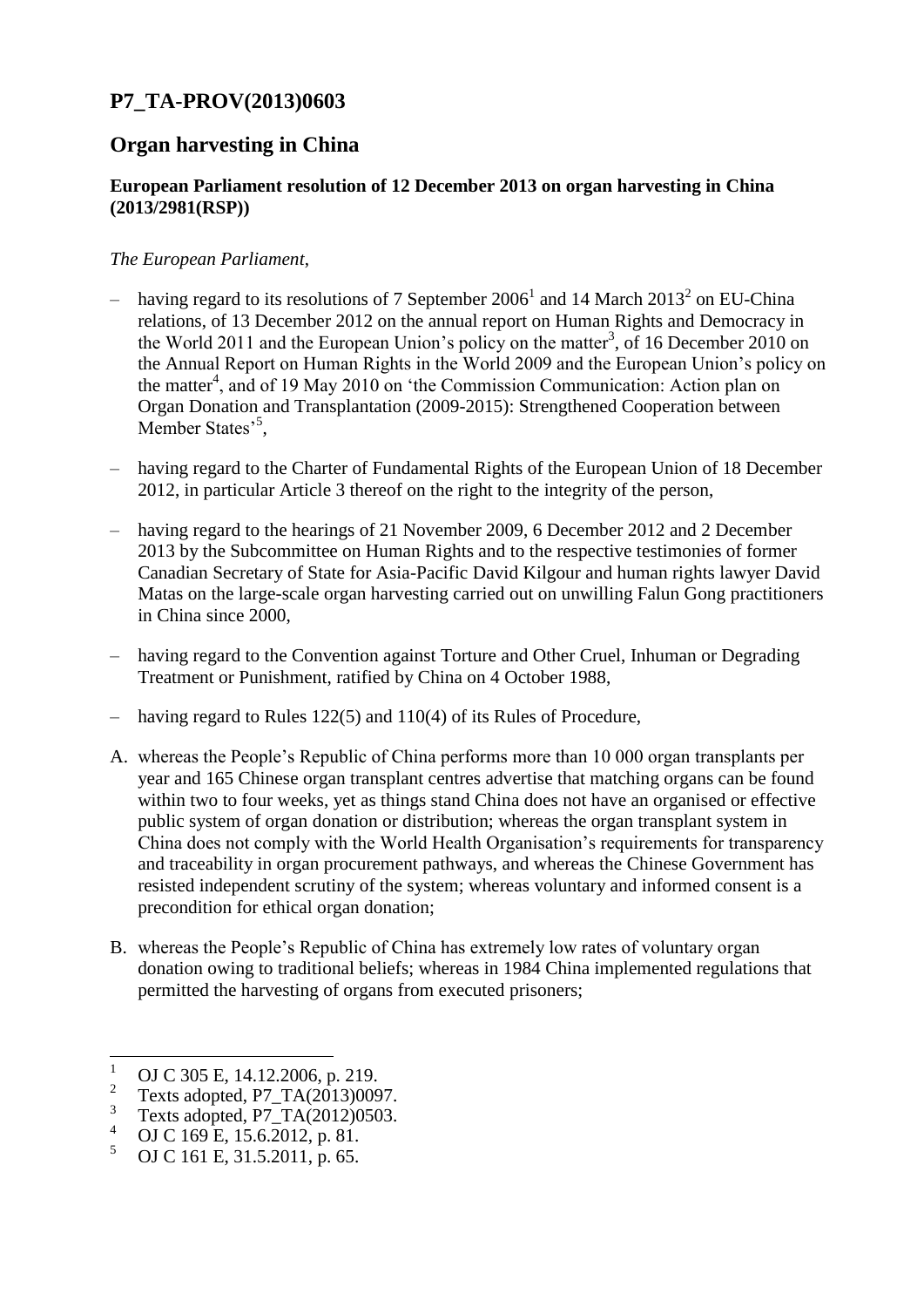- C. whereas the Government of the People's Republic of China has failed to account adequately for the sources of excess organs when information has been requested by the former United Nations Special Rapporteur on torture and other cruel, inhuman or degrading treatment or punishment, Manfred Nowak, and by Canadian researchers David Matas, a human rights attorney, and David Kilgour, the former Canadian Secretary of State for Asia-Pacific;
- D. whereas Huang Jiefu, Director of the China Organ Donation Committee and former Vice-Minister of Health, stated at the Madrid Conference on Organ Donation and Transplantation in 2010 that over 90 % of transplant organs extracted from deceased donors came from prisoners executed in China, and has said that by mid-2014 all hospitals licensed for organ transplants will be required to stop using organs from executed prisoners and only to use those voluntarily donated and allocated through a fledgling national system;
- E. whereas the People's Republic of China has announced its intention of phasing out the harvesting of organs from executed prisoners by 2015, as well as the introduction of a computerised organ allocation system known as the China Organ Transplant Response System (COTRS), thereby contradicting its commitment to the effect that all hospitals licensed for organ transplants will be required to stop using organs from executed prisoners by mid-2014;
- F. whereas in July 1999 the Chinese Communist Party launched an intensive nationwide wave of persecution, designed to eradicate the spiritual practice of Falun Gong and leading to the arrest and detention of hundreds of thousands of Falun Gong practitioners; whereas there are reports that Uyghur and Tibetan prisoners have also been subjected to forced organ transplants;
- G. whereas the UN Committee Against Torture and the UN Special Rapporteur on torture and other cruel, inhuman or degrading treatment or punishment have expressed concern over the allegations of organ harvesting from prisoners, and have called on the Government of the People's Republic of China to increase the accountability and transparency of the organ transplant system and punish those responsible for abuses; whereas the killing of religious or political prisoners for the purpose of selling their organs for transplant is an egregious and intolerable violation of the fundamental right to life;
- H. whereas on 12 November 2013 the UN General Assembly elected China to serve on the UN Human Rights Council for a period of three years beginning on 1 January 2014;
- 1. Expresses its deep concern over the persistent and credible reports of systematic, state-sanctioned organ harvesting from non-consenting prisoners of conscience in the People's Republic of China, including from large numbers of Falun Gong practitioners imprisoned for their religious beliefs, as well as from members of other religious and ethnic minority groups;
- 2. Stresses that phasing out the harvesting of organs from executed prisoners only by 2015 is not acceptable; calls on the Government of the People's Republic of China to end immediately the practice of harvesting organs from prisoners of conscience and members of religious and ethnic minority groups;
- 3. Calls for the EU and its Member States to raise the issue of organ harvesting in China; recommends that the Union and its Member States publicly condemn organ transplant abuses in China and raise awareness of this issue among their citizens travelling to China;